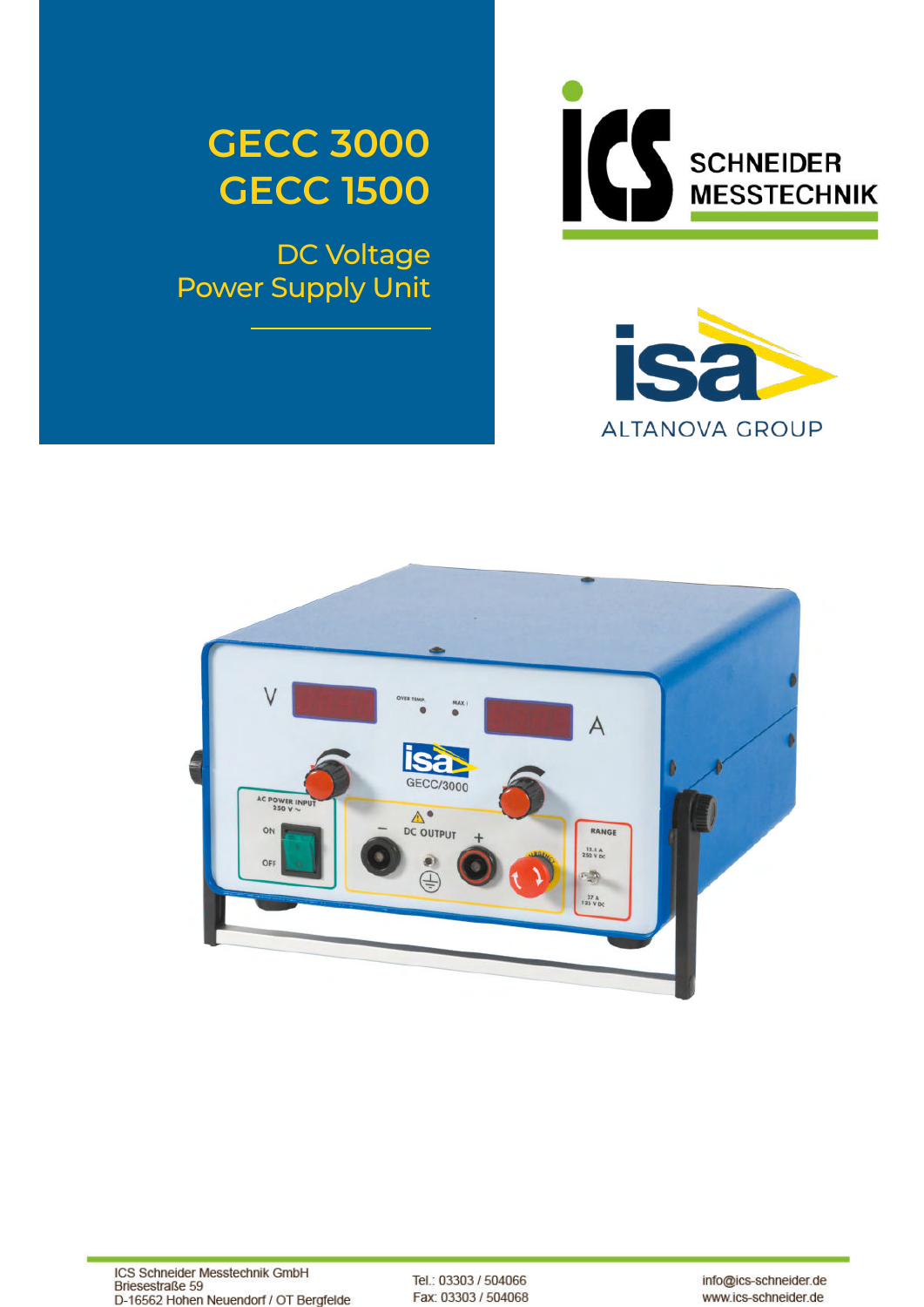# **DC Voltage Power Supply Unit**

The DC voltage power supply models GECC3000/1500 are designed for supplying the DC voltage and current for the testing of: high voltage circuit breakers, DC motors, Protection systems and in general any type of system requiring an high-power, ripple free DC power supply.

#### **GECC3000**

- Powerful output up 3.3 KW
- Lightweight: only 25 kg
- Ripple free power supply
- For testing circuit breaker, DC motors and protection system

## **Technical characteristics**

Output adjustment: by two potentiometers, one for the voltage and one for the overload current.

Output power :

- GECC3000: 3,3 kW
- GECC1500 : 1,65 kW.
- Service: continuous duty.
- Output ripple: less than 1% with no load, and 2.5% at full load.
- Temperature coefficient: greater than 100 ppm/°C.
- Load stability: better than 2% between unloaded and maximum load.
- Yeld, at full power: better than 80%.

#### Measurement

Two large LED meters:

- . Voltage: 3 digit digital instrument, full scale 999 V;
- . Current: 3 digit digital instrument, full scale 99.9 A.
- . Accuracy: 1% of the measurement ± 0.1% of the selected range.

### **Connections**

Output connection: by connector.

Mains connection: by a two meter cable connected to the instrument via a plug. Longer cable options are available up to 8m.

#### Power supply

Mains voltage supply: 230V or 120V +/- 15%, 50 - 60 Hz, single phase. Maximum supply current: 20 A.

#### Case

Metallic case with handles.

### **GECC1500**

- Powerful output up 1.65 KW
- Lightweight: only 11,5 kg
- Ripple free power supply
- For testing circuit breaker, DC motors and protection system

#### Weight and dimensions

Weight:

- GECC3000 : 25kg
- GECC1500 : 11,5kg
- Dimensions:
- GECC3000: 400 (l) x 180 (h) x 410 (d) mm
- GECC1500 : 265 (l); 165 (h); 340 (d) mm

## Protections

Fuse on mains supply.

Filter on mains supply.

Soft-start electronic circuit.

Protection for start under load, with internal logic to stabilize the sequence depending upon the capacitor charge.

Electronic protection for the output in a short circuit or open circuit conditions.

Protection for maximum current, adjustable by potentiometer.

Indication light in case of overload.

Thermal protection.

Indication light in case of over-temperature.

## Accessories supplied with the unit

Power supply cable. Output connectors. Operating manuals.